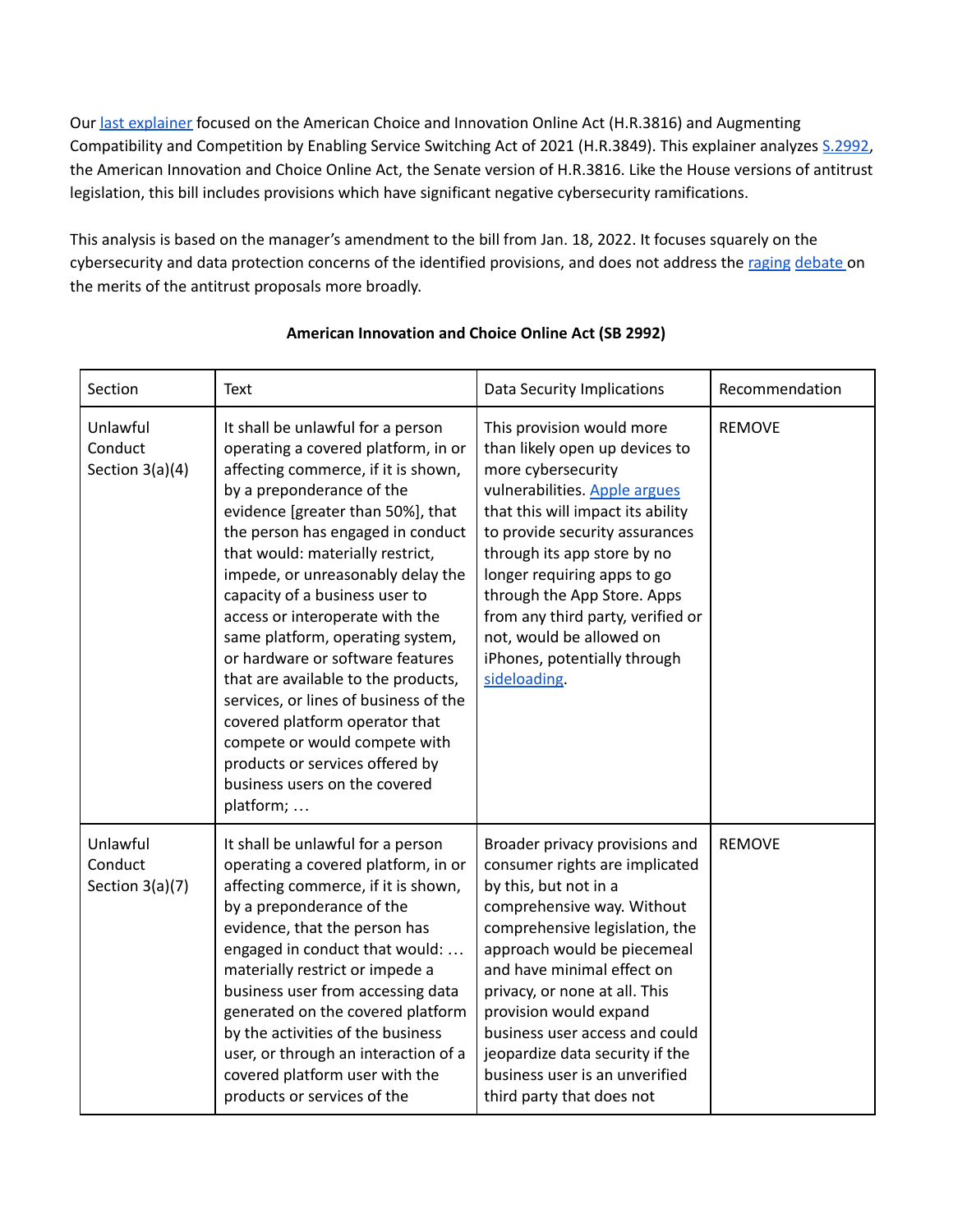|                                          | business user, such as by<br>establishing contractual or<br>technical restrictions that prevent<br>the portability by the business<br>user to other systems or<br>applications of the data of the<br>business user;                                                                                                                                                                                                                                                                                                                                                                                                       | employ adequate safeguards.                                                                                                                                                                                                                                                                                                                                                                                                                                                                                                                                                                                                                                      |                                                                                                                                                                                                                                                                                                                                                                                                                            |
|------------------------------------------|---------------------------------------------------------------------------------------------------------------------------------------------------------------------------------------------------------------------------------------------------------------------------------------------------------------------------------------------------------------------------------------------------------------------------------------------------------------------------------------------------------------------------------------------------------------------------------------------------------------------------|------------------------------------------------------------------------------------------------------------------------------------------------------------------------------------------------------------------------------------------------------------------------------------------------------------------------------------------------------------------------------------------------------------------------------------------------------------------------------------------------------------------------------------------------------------------------------------------------------------------------------------------------------------------|----------------------------------------------------------------------------------------------------------------------------------------------------------------------------------------------------------------------------------------------------------------------------------------------------------------------------------------------------------------------------------------------------------------------------|
| Unlawful<br>Conduct<br>Section 3(a)(8)   | It shall be unlawful for a person<br>operating a covered platform, in or<br>affecting commerce, if it is shown,<br>by a preponderance of the<br>evidence, that the person has<br>engaged in conduct that would:<br>unless necessary for the security<br>or functioning of the covered<br>platform, materially restrict or<br>impede covered platform users<br>from uninstalling software<br>applications that have been<br>preinstalled on the covered<br>platform or changing default<br>settings that direct or steer<br>covered platform users to products<br>or services offered by the covered<br>platform operator; | As discussed in our previous<br>explainer, it is critical that<br>security moves at the most<br>expeditious pace possible.<br>Allowing opt-outs and<br>installations or uninstallations<br>of security software<br>applications undermines the<br>security of the entire cyber<br>ecosystem and its users.<br>The word 'necessary' in this<br>section could undermine the<br>utility of the security<br>exemption that was added in<br>the Senate bill as it is too<br>limited.<br>Moreover, this section lists<br>unlawful conduct, but the<br>security exemption is only<br>applicable to one provision,<br>creating a confusing mix of<br>legal requirements. | AMEND section to<br>exclude security<br>applications or<br>processes from the<br>restrictions for user<br>freedom-of-choice<br>on platforms.<br><b>AMEND provisions</b><br>$(4)$ - $(10)$ related to<br>unlawful conduct to<br>include security<br>exemptions or make<br>a stand-alone<br>security provision<br>applicable to (4) -<br>(10).<br>AMEND definition of<br>security; the term<br>should be clearly<br>defined. |
| Affirmative<br>Defenses<br>3(b)(2)(B)(i) | It shall be an affirmative defense<br>to an action under paragraph (4),<br>(5), (6), (7), (8), (9), or (10) of<br>subsection (a) if the defendant<br>establishes by a preponderance of<br>the evidence that the conduct -<br>(B) was narrowly tailored, could<br>not be achieved through less<br>discriminatory means, was<br>nonpretexual, and was reasonably<br>necessary to -<br>(i) prevent a violation of, or comply                                                                                                                                                                                                 | The word 'necessary,' as<br>applicable to the affirmative<br>defense for preventing a<br>violation of law, is too narrow<br>here. Not all security incidents<br>break the law, since<br>security-conscious companies<br>act on early warning<br>signals-like login attempts<br>from other countries-to<br>handle spam or malicious acts.<br>These are not violations of law,<br>but companies should still be<br>encouraged to take action                                                                                                                                                                                                                       | AMEND to remove<br>the requirement for<br>affirmative defense<br>for security actions<br>$-OR-$<br>AMEND to exclude<br>security in a broader<br>way by ADDING a<br>security exemption<br>before the<br>affirmative defense<br>section, or at the<br>end of the bill.                                                                                                                                                       |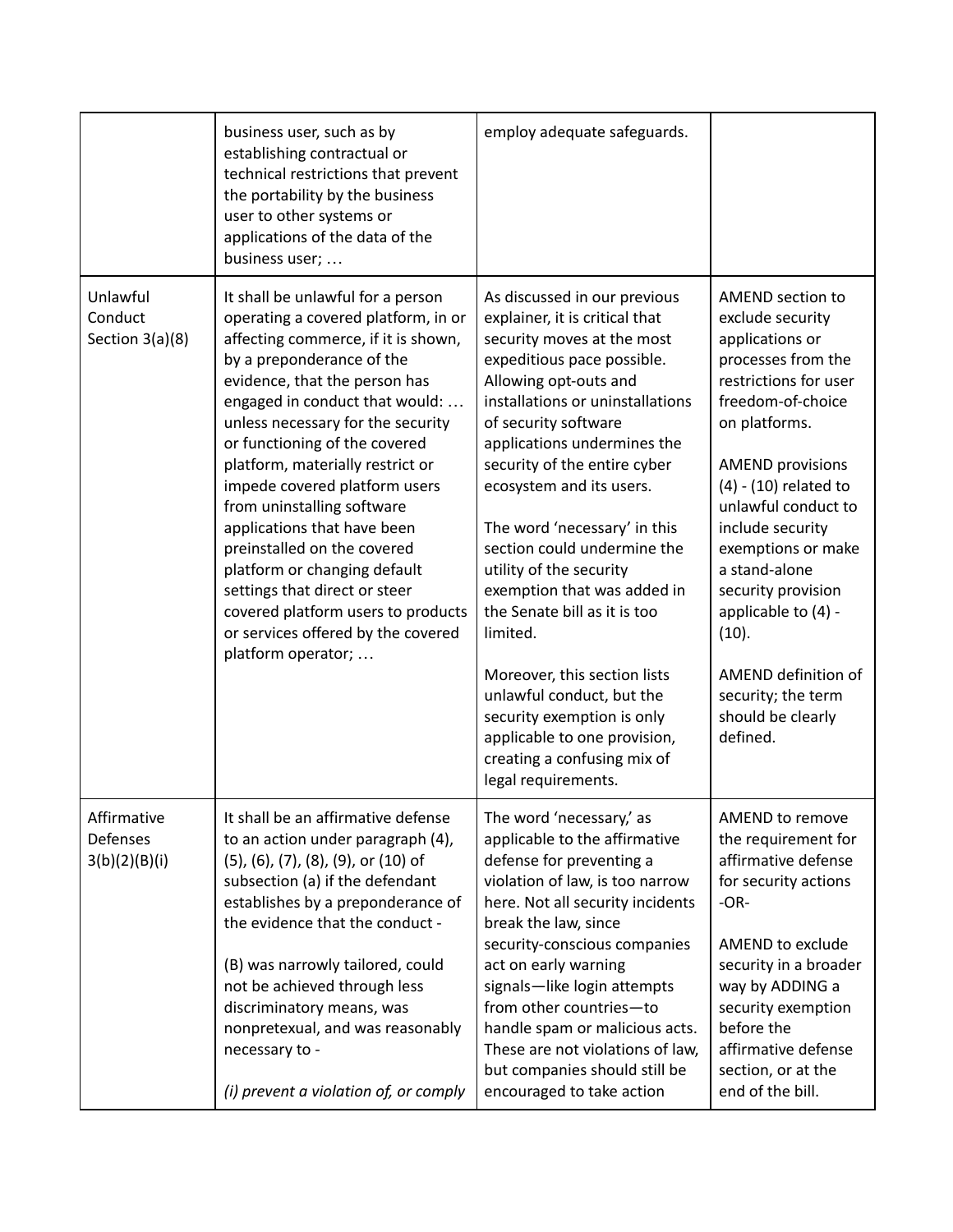|                                            | with, Federal or State law;                                                                                                                                                                                                                                                                                                                                                                                                                                                                            | when facing early indications<br>of a threat or malicious<br>takeover of users accounts.<br>This could also restrict<br>cross-platform broad security<br>updates because of the<br>requirement for narrow<br>tailoring of updates.                                                                                                                                                                                                                                                                                                                                                                                                                                                                                                                                    |               |
|--------------------------------------------|--------------------------------------------------------------------------------------------------------------------------------------------------------------------------------------------------------------------------------------------------------------------------------------------------------------------------------------------------------------------------------------------------------------------------------------------------------------------------------------------------------|-----------------------------------------------------------------------------------------------------------------------------------------------------------------------------------------------------------------------------------------------------------------------------------------------------------------------------------------------------------------------------------------------------------------------------------------------------------------------------------------------------------------------------------------------------------------------------------------------------------------------------------------------------------------------------------------------------------------------------------------------------------------------|---------------|
| Affirmative<br>Defenses<br>3(b)(2)(B)(ii)  | It shall be an affirmative defense<br>to an action under paragraph (4),<br>(5), (6), (7), (8), (9), or (10) of<br>subsection (a) if the defendant<br>establishes by a preponderance of<br>the evidence that the conduct -<br>(B) was narrowly tailored, could<br>not be achieved through less<br>discriminatory means, was<br>nonpretexual, and was reasonably<br>necessary to -<br>(ii) protect safety, user privacy, the<br>security of non-public data, or the<br>security of the covered platform; | Definition in this subsection is<br>likewise too limited and does<br>not include public data.<br>Most unfortunately, because<br>these provisions have strict<br>restrictions and few, confusing<br>security exemptions, as well as<br>a requirement for an<br>affirmative defense for actions,<br>the incentive for development<br>and implementation of security<br>policies, patches and product<br>improvements would be<br>weakened.<br>With stringent requirements<br>saved by only a few security<br>exemptions, the section also<br>requires an affirmative<br>defense. This section<br>subsequently threatens<br>incentives for effective security<br>policies and product<br>improvements by slowing<br>down on what need to be<br>quick patching processes. | <b>REMOVE</b> |
| Affirmative<br>Defenses<br>3(b)(2)(B)(iii) | It shall be an affirmative defense<br>to an action under paragraph (4),<br>(5), (6), (7), (8), (9), or (10) of<br>subsection (a) if the defendant<br>establishes by a preponderance of<br>the evidence that the conduct -<br>(B) was narrowly tailored, could                                                                                                                                                                                                                                          | "Core functionality of the<br>platform" is vague, and may<br>preclude covered entities'<br>taking actions such as blocking<br>spam and excluding malicious<br>apps from an<br>app store. This is opposed to<br>the core tenets of                                                                                                                                                                                                                                                                                                                                                                                                                                                                                                                                     | <b>REMOVE</b> |